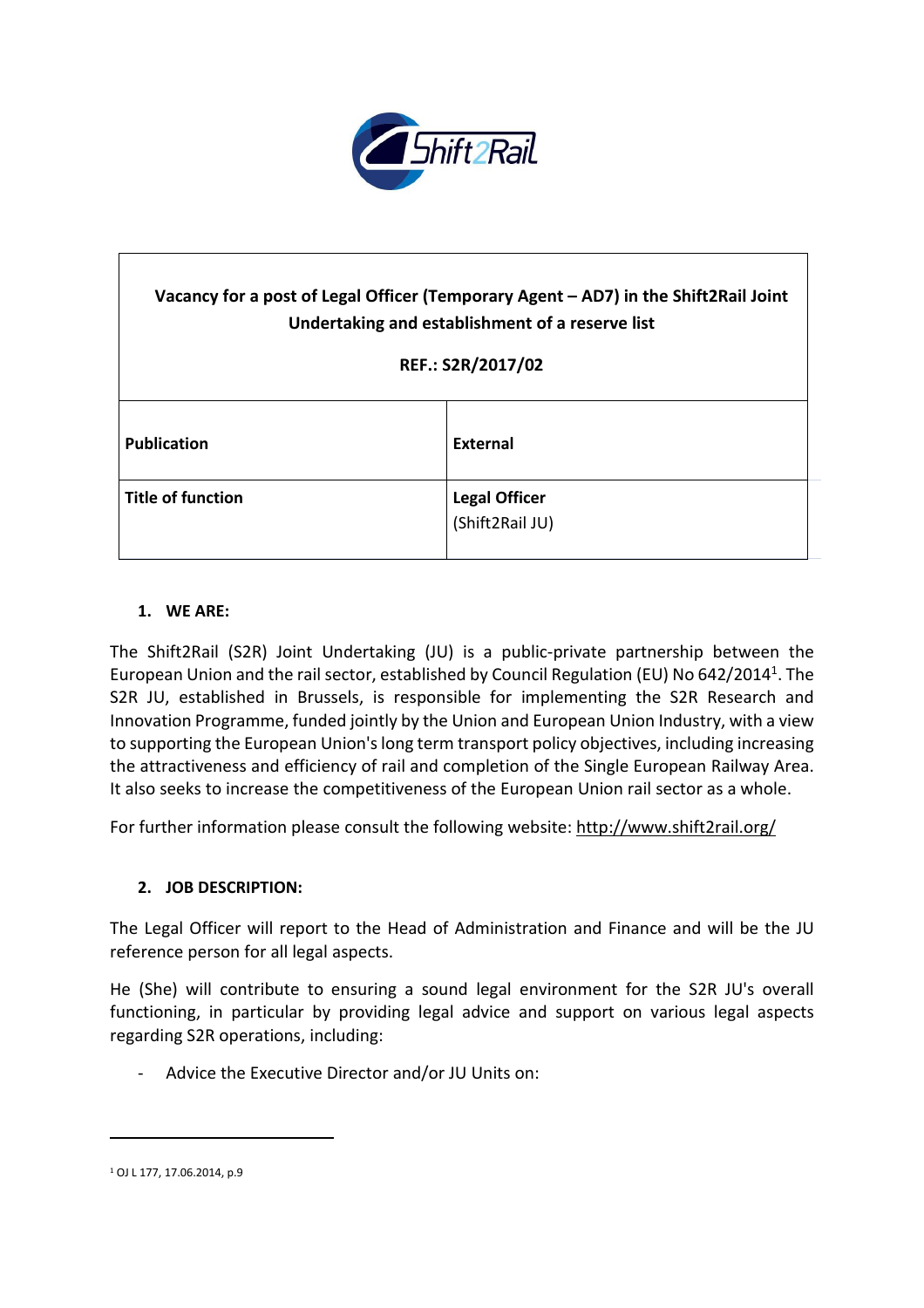- $\circ$  European Union law, notably in relation to the European transport policy, General Financial Regulation, institutional arrangements, etc.;
- o Decisions for adoption by the Governing Board and/or the Executive Director;
- o Compliance with European Union and S2R rules and regulations;
- o Preparation and implementation of the S2R JU programme and actions;
- o Risks of litigation and contributing to find solutions to avoid litigation;
- Prepare the necessary legal acts;
- Act as JU Data Protection Officer;
- Ensure the management of call for tenders and functionally supervise the Legal Assistant to ensure the adequate management of call of proposals;
- Contribute to the production of manuals, vade-mecum, internal procedures;
- Establish strong relations with the Legal Service of the European Commission, the Council and the respective DGs, in particular DG MOVE;
- Execute any other tasks corresponding to the profile and grade, as deemed necessary in the interest of the service and in support of the Head of Administration and Finance.

#### **3. WE LOOK FOR:**

#### **A) Eligibility criteria**

 $\overline{a}$ 

Candidates will be considered eligible forselection on the basis of the following formal criteria to be fulfilled by the deadline for applications:

1. To have a level of education which corresponds to completed university studies<sup>2</sup> attested by a diploma when the normal period of university is 4 years or more OR

To have a level of education which corresponds to completed university studies attested by a diploma and at least one year of appropriate professional experience when the normal period of university is 3 years;

- 2. In addition the above, to have an appropriate professional experience<sup>3</sup> of at least 6 **years;**
- 3. To have a thorough knowledge of one of the official languages of the EU and a satisfactory knowledge of a second of these languages to the extent necessary to perform his/her duties;

<sup>&</sup>lt;sup>2</sup> Only study titles that have been awarded in EU Member States or that are subject to the equivalence certificates issued by the authorities in the said Member States shall be taken into consideration;

<sup>&</sup>lt;sup>3</sup> Only appropriate professional experience acquired after achieving the minimum qualification stated in A.1 shall be considered. Where additional periods of training and study are accompanied by periods of professional activity, only the lattershall be considered as professional experience. Compulsory military service or equivalent civilian service accomplished after achieving the minimum qualification stated in A.1. shall be taken into consideration. Internships will be taken into consideration if they are paid. Professional activities pursued part-time shall be calculated pro rata, on the basis of the percentage of full-time hours worked. A given period may be counted only once.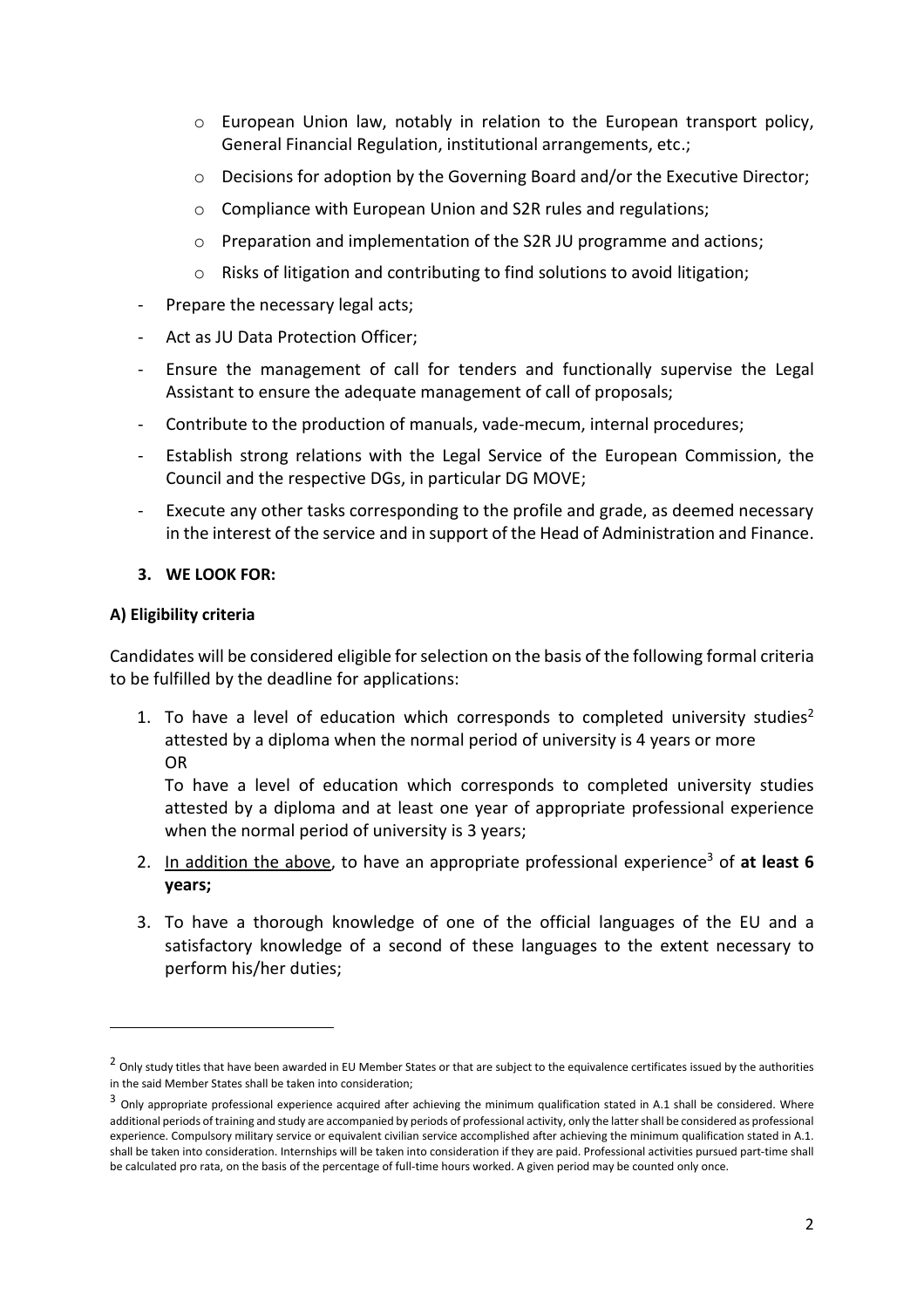- 4. Be a national of a Member State of the European Union;
- 5. To be entitled to his or her full rights as a citizen;
- 6. To have fulfilled any obligations imposed by the applicable laws concerning military service;
- 7. To meet the character requirements for the duties involved;
- 8. To be physically fit to perform the duties linked to the post.<sup>4</sup>

## **B) Selection criteria**

Successful candidates should have:

## *1) Essential qualifications and experience*

- At least 6 years professional experience in positions related to the profile of the post, in relation to the implementation of Union law;
- Previous experience in providing legal advice to national public authorities or EU institutions, bodies, offices and Agencies or any other international organizations, or in proceedings before the EU institutions;
- Knowledge of and experience with the organization, structure and working procedures of the European Union, its institutions and decision making processes;
- Good knowledge of the financial and procurement rules applicable to S2R JU and/or to the general budget of the Union;

# *2) Advantageous qualifications and experience*

- Experience in H2020 EU Research and Innovation programme or similar research funding or other Union financing programmes;
- Experience in transport sectors;

#### *3) Behavioral competences*

 $\overline{a}$ 

- Motivation open and positive attitude;
- Excellent planning and organizational skills;
- Self-control under pressure in demanding situations and ability to handle many simultaneous tasks;
- Excellent communication and negotiation skills;
- High sense of discretion and confidentiality.

 $^4$  Before the appointment, a successful candidate shall be medically examined by one of the European Institutions' medical officers in order that Shift2Rail may be satisfied that he/she fulfils the requirement of article 28 (e) of the Staff Regulations of Officials of the European Union.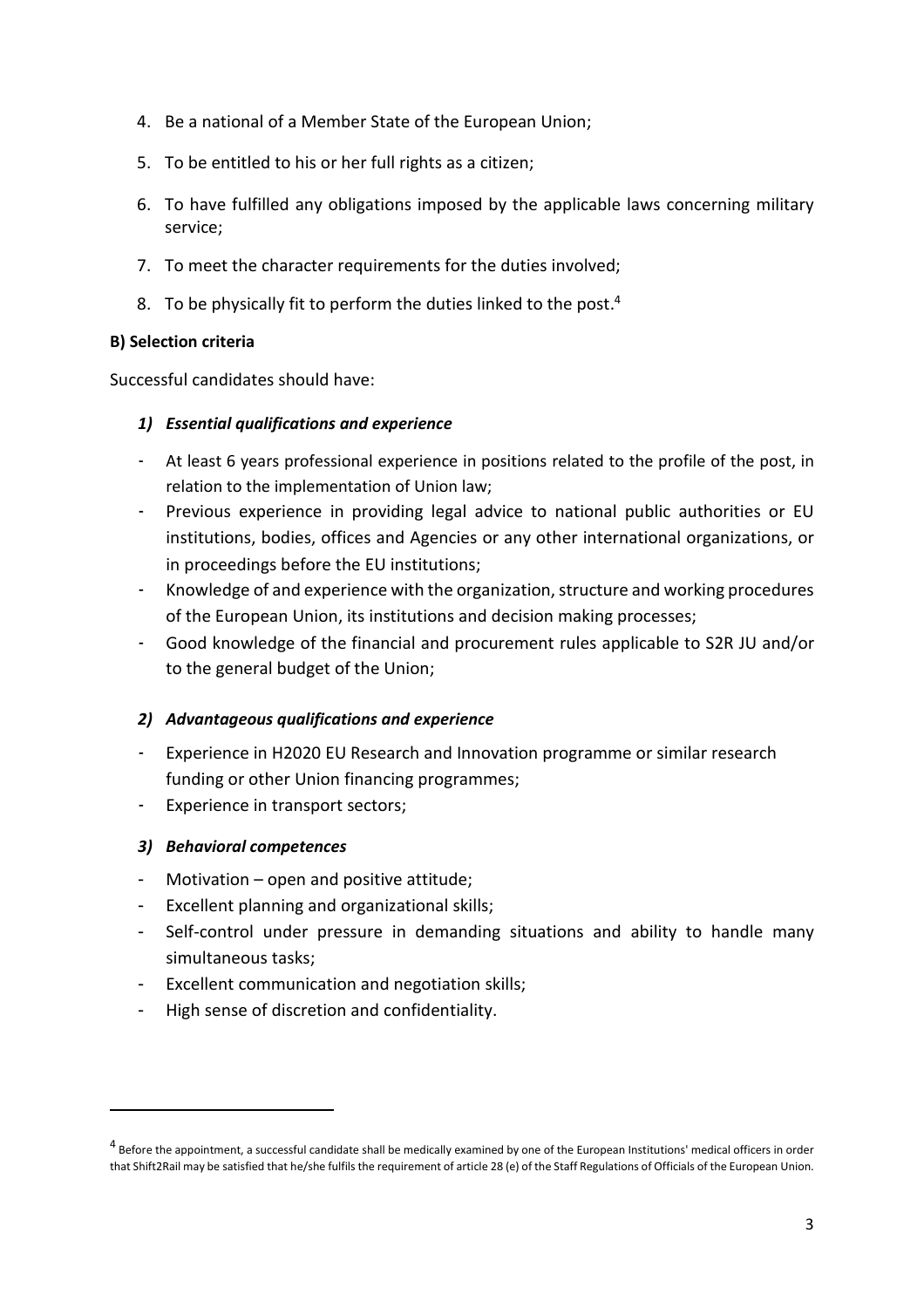For each of the selection criteria listed above, candidates are invited to (briefly) explain in their motivation letter in which position, activities and responsibilities they acquired their skills.

# **4. INDEPENDENCE AND DECLARATION OF INTERESTS**

The Legal Officer will be required to make a declaration of commitment to act independently in the public interest and to make a declaration in relation to interests which might be considered prejudicial to his/her independence.

# **5. SELECTION PROCEDURE**

The selection procedure includes the following steps:

- After registration, each application will be checked in order to verify that it meets the eligibility criteria;
- All eligible applications will be evaluated by a Selection Committee based on the selection criteria defined in this vacancy notice;
- The best-qualified candidates, those who obtained the highest number of points within the evaluation, will be short-listed for a written test and an interview;
- During the interview, the Selection Committee will examine each candidate's profile and will assess their relevancy to the post. In order to support the evaluation via interview, short-listed candidates will be required to undergo a computer-based written test related to the job content. The minimum threshold to pass the written test and the interview is 50% of the total points allocated to each one of them.
- Candidates will be requested to bring with them on the day of the interview and written test photocopies of all the supporting documents for their educational qualifications and employment necessary to prove that they meet the eligibility criteria. Shift2Rail JU has the right to disqualify applicants who fails to submit all the required documents;
- Following the written tests and the interviews, the Selection Committee will recommend to the Appointing Authority the most suitable candidate(s) for the post to be placed on a reserve list. The minimum threshold to be placed on the reserve list is 65% of the total points.
- The reserve list will be presented to the Appointing Authority who may decide to convene the best ranked candidates for a second interview and ultimately will appoint the successful candidate(s) to the post(s).
- The established reserve list may also be used for recruitment of similar posts depending on the JU's needs. Where a similar post becomes available, the Appointing Authority may select applicants from the list according to their profile in relation to the specific requirements of the post to be filled. However, inclusion on the reserve list does not guarantee recruitment

The reserve list will be valid until 31/12/2018. Its validity may be extended by the decision of the Executive Director.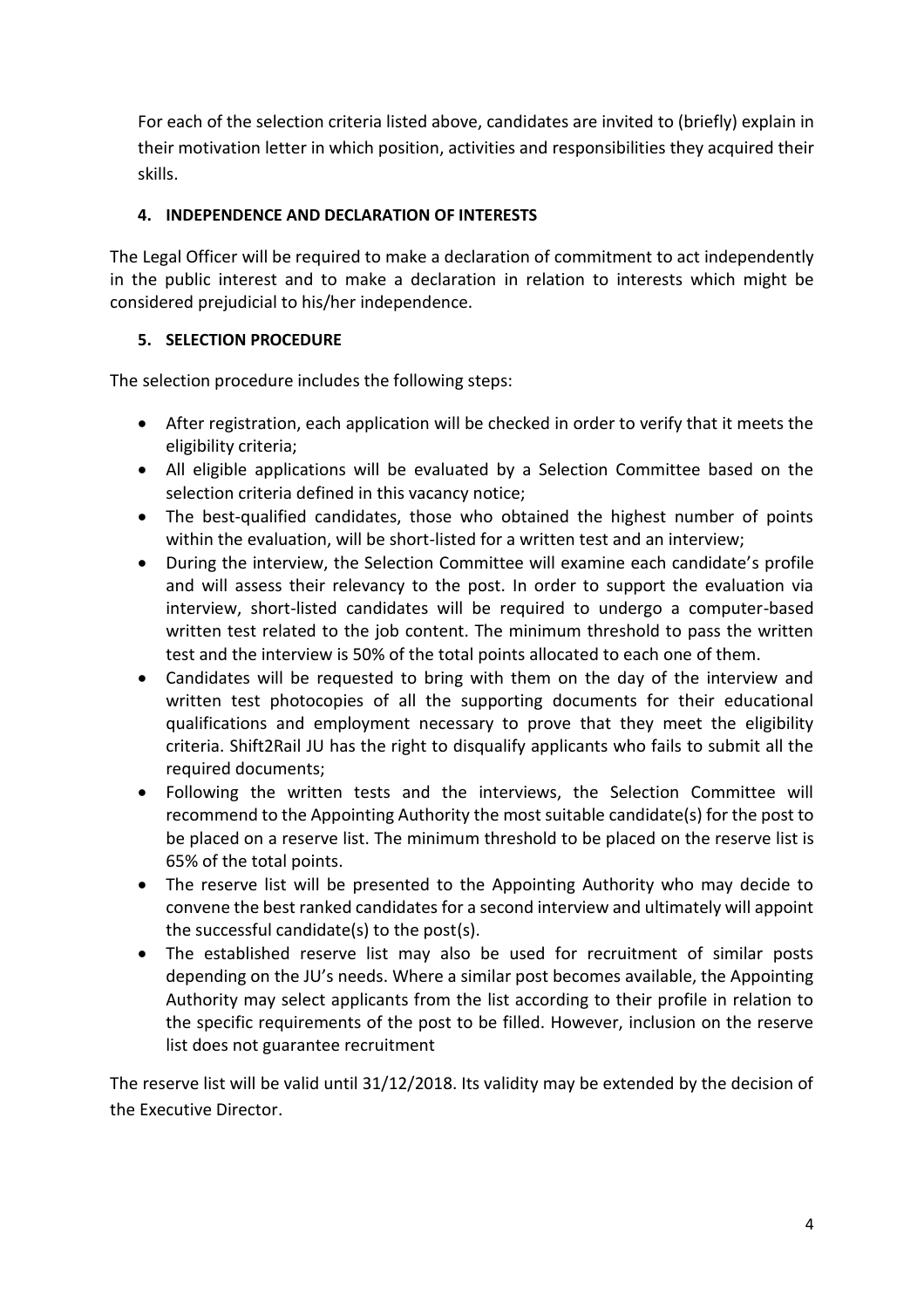#### **6. EQUAL OPPORTUNITIES**

The S2R JU, as a European Union body, applies a policy of equal opportunities and nondiscrimination in accordance with Article 1d of the Staff Regulations.

## **7. CONDITIONS OF EMPLOYMENT**

The successful candidate will be appointed by the Executive Director of the S2R JU as a temporary agent AD7 pursuant to Article 2(f) of the Conditions of Employment of Other Servants of the European Union for a period of 5 years, which may be renewed.

Expected starting date: as soon as possible.

Candidates should note the requirement under the Conditions of Employment of Other Servants for all new staff to complete successfully a probationary period.

## **8. PAY AND WELFARE BENEFITS**

The pay of staff members consists of a basic salary supplemented with specific allowances, including expatriation or family allowances. The provisions guiding the calculation of these allowances can be consulted in the Conditions of Employment of Other Servants available at the following address:

<http://eur-lex.europa.eu/LexUriServ/LexUriServ.do?uri=CONSLEG:1962R0031:20140101:EN:PDF>

Salaries are exempted from national tax, instead a Community tax at source is paid. The place of employment is Brussels, where the Joint Undertaking is based.

# **9. APPLICATION PROCEDURE**

 $\overline{a}$ 

For applications to be valid, candidates must submit:

- a detailed **curriculum vitae** in European CV format<sup>5</sup> in English<sup>6</sup>. The CV must imperatively refer to the job requirements as listed in the present vacancy notice and reflect how, in the candidate's view, she/he holds the skills and competences mentioned therein. Applications that are incomplete will be disqualified.
- a letter of motivation (1 page maximum) in English<sup>7</sup> explaining why the candidate is interested in the post and what her/his added value would be if selected, in relation to the job requirements listed in the present vacancy notice.

<sup>5</sup> English CV template and guidelines available at following link: [http://europass.cedefop.europa.eu/documents/curriculum](http://europass.cedefop.europa.eu/documents/curriculum-vitae/templates-instructions)[vitae/templates-instructions](http://europass.cedefop.europa.eu/documents/curriculum-vitae/templates-instructions)

<sup>6</sup> The Selection Committee will ensure that no undue advantage is given to native speakers of this language.

<sup>7</sup> The Selection Committee will ensure that no undue advantage is given to native speakers of this language.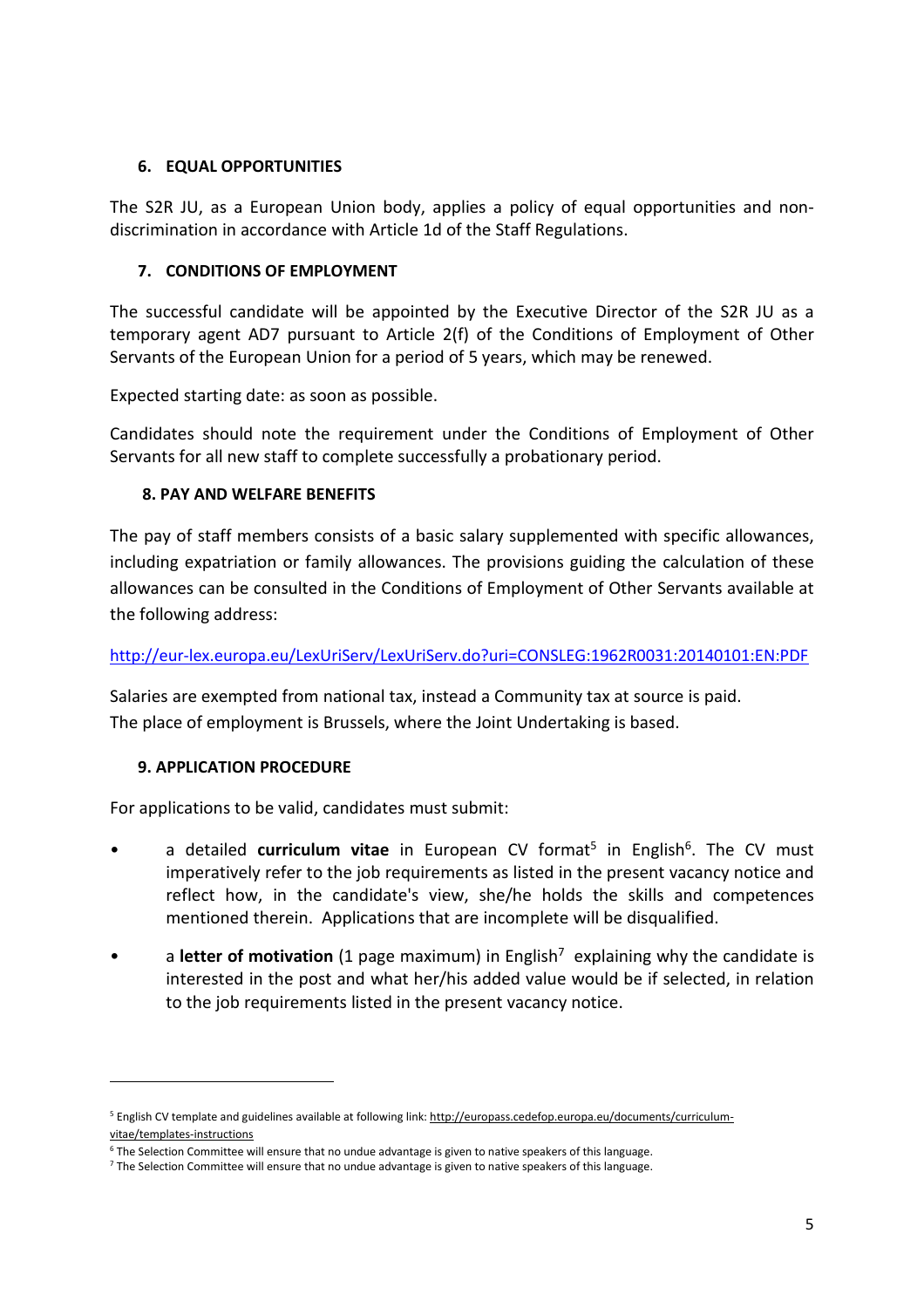Applications should be sent by email to [jobs@shift2rail.europa.eu](mailto:jobs@shift2rail.europa.eu) with the following subject line: '**SURNAME\_Name\_S2R.2017.02** (the same structure is to be used for the CV and letter of motivation document name e.g. 'SURNAME\_Name\_S2R.2017.02\_CV')

Supporting documents (e.g. certified copies of degrees/diplomas, references, proof of experience etc.) should not be sent at this stage but must be submitted at a later stage of the procedure if requested.

In order to facilitate the selection process, all communications to candidates concerning this vacancy will be in English.

If at any stage in the procedure it is established that any of the information a candidate provided is incorrect, the candidate in question will be disqualified.

## **10. CLOSING DATE**

Applications must be sent no later than **03/07/2017**, **17h Brussels time**. Applications sent after this date will not be considered.

## **11. IMPORTANT INFORMATION FOR APPLICANTS**

Applicants are reminded that the work of the selection committee is confidential. It is forbidden for applicants to make direct or indirect contact with members of these committees, or for anybody to do so, on their behalf.

## **12. APPEAL PROCEDURE**

If a candidate considers that he/she has been adversely affected by a particular decision, he/she can:

▪ lodge a complaint under Article 90(2) of the Staff Regulations of Officials of the European Union and Conditions of employment of other servants of the European Union, at the following address:

Shift2Rail Joint Undertaking Human Resources Department Avenue de la Toison d'Or, 56-60 B-1060 Brussels Belgium

The complaint must be lodged within 3 months. The time limit for initiating this type of procedure starts to run from the time the candidate is notified of the action adversely affecting him/her.

▪ submit a judicial appeal under Article 270 of the Treaty on the Functioning of the EU (ex Art. 236 of the EC Treaty) and Article 91 of the Staff Regulations of Officials of the European Union to the:

European Union Civil Service Tribunal Boulevard Konrad Adenauer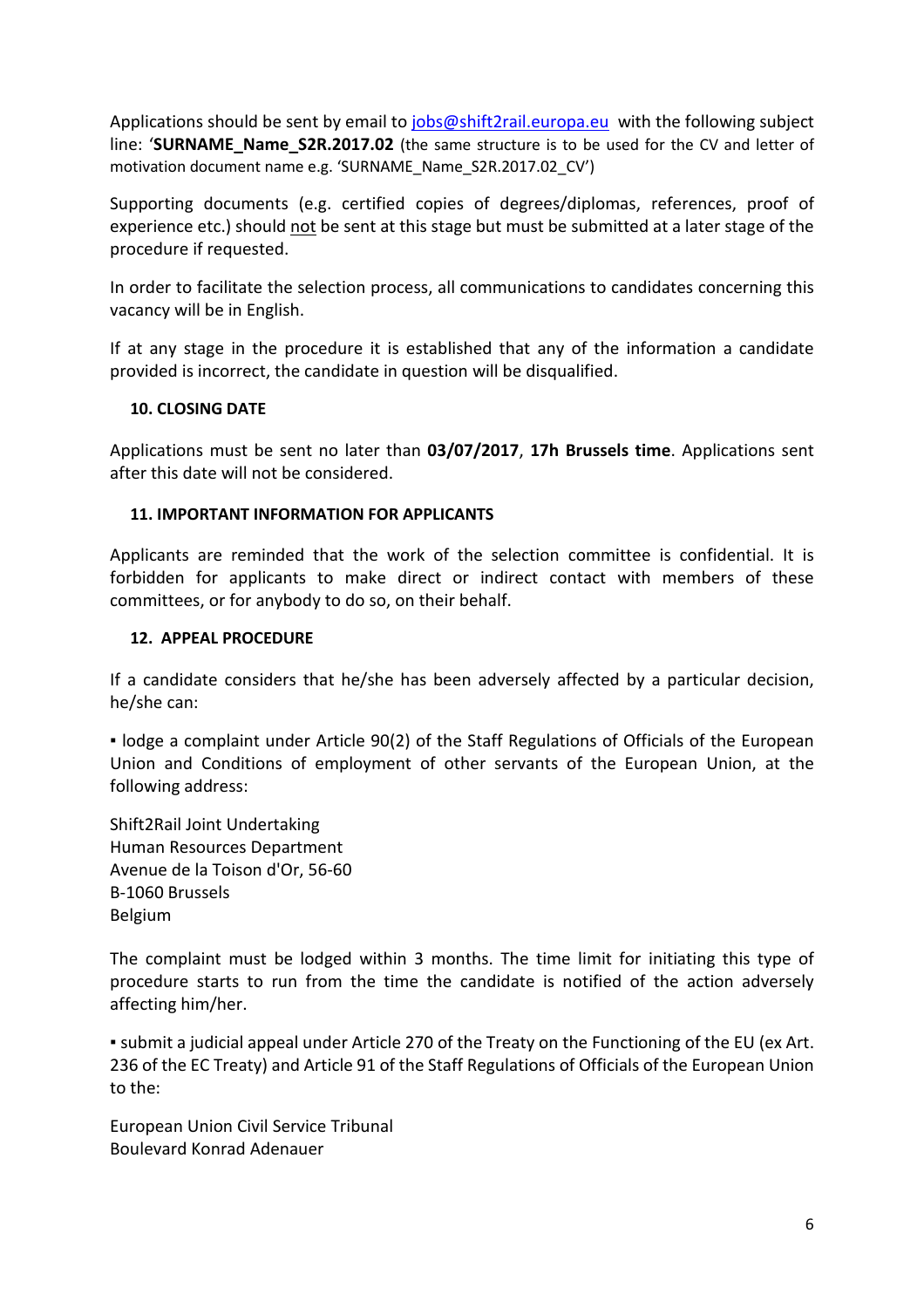Luxembourg 2925 LUXEMBOURG

For details of how to submit an appeal, please consult the website of the European Union Civil Service Tribunal: [http://curia.europa.eu/jcms/jcms/Jo1\\_6308/.](http://curia.europa.eu/jcms/jcms/Jo1_6308/) The time limits for initiating this type of procedure (see Staff Regulations as amended by Council Regulation (EC) No 723/2004 of 22 March 2004, published in Official Journal of the European Union L 124 of 27 April 2004  $-$  [http://eur-lex.europa.eu\)](http://eur-lex.europa.eu/) start to run from the time you become aware of the act allegedly prejudicing your interests.

▪ make a complaint to the European Ombudsman:

European Ombudsman 1 avenue du Président Robert Schuman CS 30403 67001 Strasbourg Cedex FRANCE [http://www.ombudsman.europa.eu](http://www.ombudsman.europa.eu/)

Please note that complaints made to the Ombudsman have no suspensive effect on the period laid down in Articles 90(2) and 91 of the Staff Regulations for lodging complaints or for submitting appeals to the Civil Service Tribunal under Article 270 of the Treaty on the Functioning of the EU (ex Art. 236 TEC). Please note also that, under Article 2(4) of the general conditions governing the performance of the Ombudsman's duties, any complaint lodged with the Ombudsman must be preceded by the appropriate administrative approaches to the institutions and bodies concerned.

# **13. PROTECTION OF PERSONAL DATA**

The Shift2Rail Joint Undertaking is committed to ensuring that candidates' personal data are processed as required by Regulation (EC) N°45/2001 of the European Parliament and of the Council of 18 December 2000 on the protection of individuals with regard to the processing of personal data by the Community institutions and bodies and on the free movement of such data. This applies in particular to the confidentiality and security of such data.

Controller, purpose of the processing, recipients of the data - The controller responsible for the processing operation is the Shift2Rail Joint Undertaking. Data are processed for the purpose of organising the selection and recruitment; they are only disclosed to persons involved in the selection and/or recruitment.

Right of access - Data subjects are entitled to access their data by sending an email to the data protection officer (info@shift2rail.europa.eu).

Right of rectification - Data subjects can request rectification of their data by sending an email to the data protection officer (info@shift2rail.europa.eu).